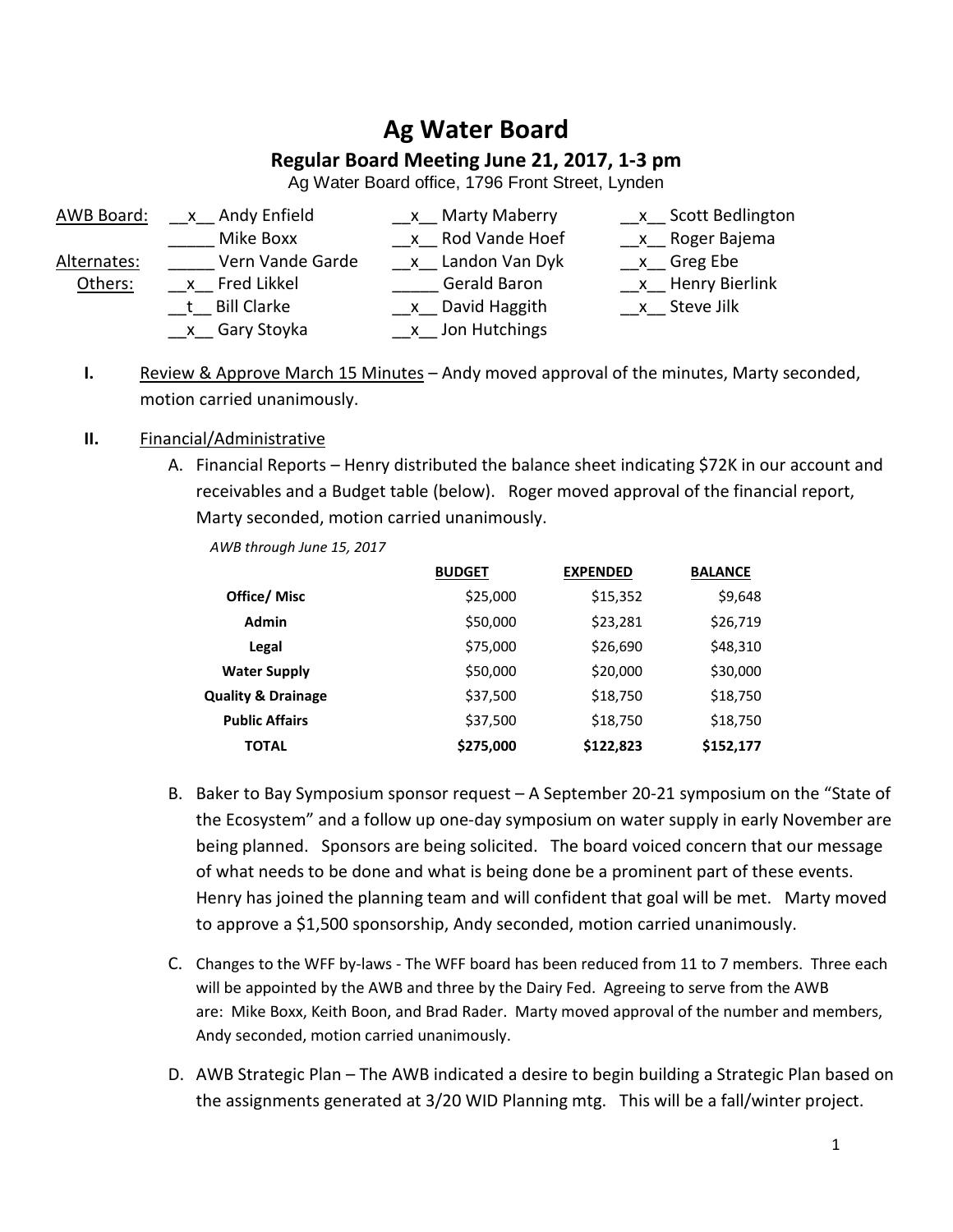# **III.** Old Business

A. CAO update *–* Fred and David elaborated on the report provide by the Farm Bureau. The CAO is now at the Council level so nearing completion. The Council is considering changing the draft that came through the Planning Commission to require farm Plans for ALL farms. This is seen as impractical and unnecessary by AG and the County staff. The AG group is meeting Friday and the Council will be considering this again at their 9:30 Tuesday, June 27<sup>th</sup> committee meeting. Nitrogen management is a significant concern. Crop farmers want to ensure this does not become limiting based on ancient standards. Another concern for AG is the field leveling restrictions.

## **IV.** New Business

- A. County water program funding A presentation by the County on how the Flood Fund has evolved and how it is currently managed led to a discussion with Gary Stoyka and Jon Hutchings about how the Council might determine future Level of Service funding. Current funding will mean significant reductions in the River and Flood Program (leading to levees not up to ACOE standards) and the Natural Resources Program (source of PIC monitoring funding and water supply work). The Council seems to be heading towards a LOS 3 option which leaves a \$1.7 million hole in the budget. The County believes it can avoid cutbacks until 2018 but decisions are going to have to be made in the next 12 months. They challenged AWB to suggest our priorities and explore alternative funding ideas. They noted that AG support and backing will be crucially important to help the community make this decision.
- B. County committees involving ag One of the goals assigned to the AWB at the strategy session was making sure County committees had adequate ag representation. Henry distributed a list of relevant committees and ag members. An opening in the Planning Commission for District #3 (Foothills) was highlighted. This needs to be in by June 30<sup>th</sup>.

## **V.** Communication/Education

- A. AWB spring Newsletter was mailed to 1,400 landowners and interested partners in early June.
- B. Media Relations report Fred noted that Family Farmers public dispute with RESources was generating a lot of interest and encouraging signs that they may rethink their positions.

## **VI.** Water Quantity/Supply

A. Legislature report – Bill updated the board on the Legislative budget negotiations and the chances of a *Hirst/Foster* fix. He noted that it was a fight to keep *Foster* in the final package as the tribes have firmly opposed a fix and the momentum is much higher for a *Hirst* fix. Bill and Henry alerted the Board to the proposed WWAP idea which would advance the integration and implementation of the numerous water management tools that are being developed.

*Legislative Proposal – to be implemented under the Water Supply Working Group*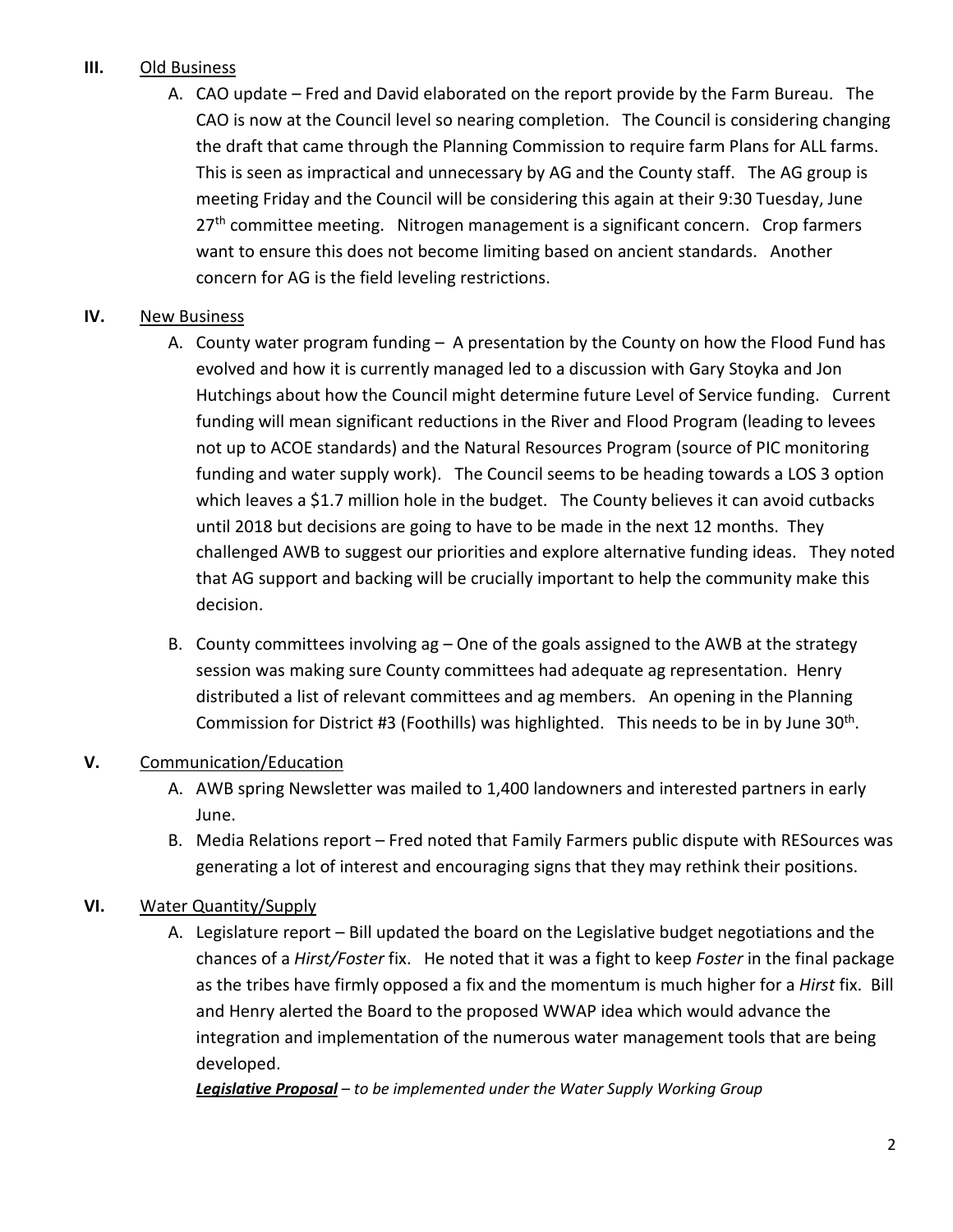*\$300,000 is provided solely to establish the Whatcom Water Action Program (WWAP). With these funds, the department shall retain a qualified consultant to develop a multi-purpose water resource program capable of providing both technical and market analysis of existing water rights, changes of existing water rights, mitigated water rights, and development of new water infrastructure, including but not limited to storage, pipelines, aquifer recharge, and other projects. The program would be designed to meet water resource needs for both instream and out-of-stream needs, and be capable of supporting future water resource agreements. The program will analyze demands, design supply options, and create an exchange service where access to water will be methodical and transparent; including water uses for agriculture, rural residents, municipal supply, and instream flows. The department shall establish a steering committee for the program, which shall include major water resource stakeholders and federally-recognized tribes*

Henry will be discussing this proposal with the Water Supply Working Group on Thursday. The Board was asked to send questions and comments on the proposal to Bill or Henry as this is being presented as a way to help all water suppliers through either a direct Legislative proviso or a grant from Ecology's \$5 million budget directed to solving water supply issues.

- B. AESI Report on the In-stream flow rule Chuck and Jay at AESI gave a presentation to the Water Supply Committee in April. A short written summary of their findings was provided to the Board. There has been some talk of how to best get this information to both farmers and the general public. A fall workshop on water rights may be in order. Henry also plans to get this work presented as part of the September Baker to Bay Symposium.
- C. Whatcom Water Supply Working Group Thursday's meeting includes approving the draft of a work plan, more discussion of the County's Level of Service options, and the draft of the County's presentation on Water Supply work to be given to the Watershed Management Board on June 29th.
- D. Water Exchange/Banking Henry outlined a potential Pilot Program proposal that would have him, RH2, AESI, and Bill Clarke working on identifying potential seasonal and permanent transfer possibilities this summer. This is intended to build on the model the same set of consultants have developed in the Snoqualmie WID. The Board express concerns and discomfort having the WIDs involved in facilitating water right transfers. This type of work was equated to helping individual farmers with land rents. Landowners are in completion for both rents and available water and any involvement by the WIDS may potentially be viewed as favoring some individuals over others. WID board members did not want to be perceived as potentially playing favorites. They felt that pointing people with needs to the professionals already operating in this field was a better approach. Henry will focus on making sure landowners know about the resources available and to encourage landowners to make sure that water rights are fully exercised to avoid relinquishment. He will also explore how imported water from sources like the PUD or the deep aquifers could be best added to our irrigation systems. Contributing to mitigation seems to be the most likely option.